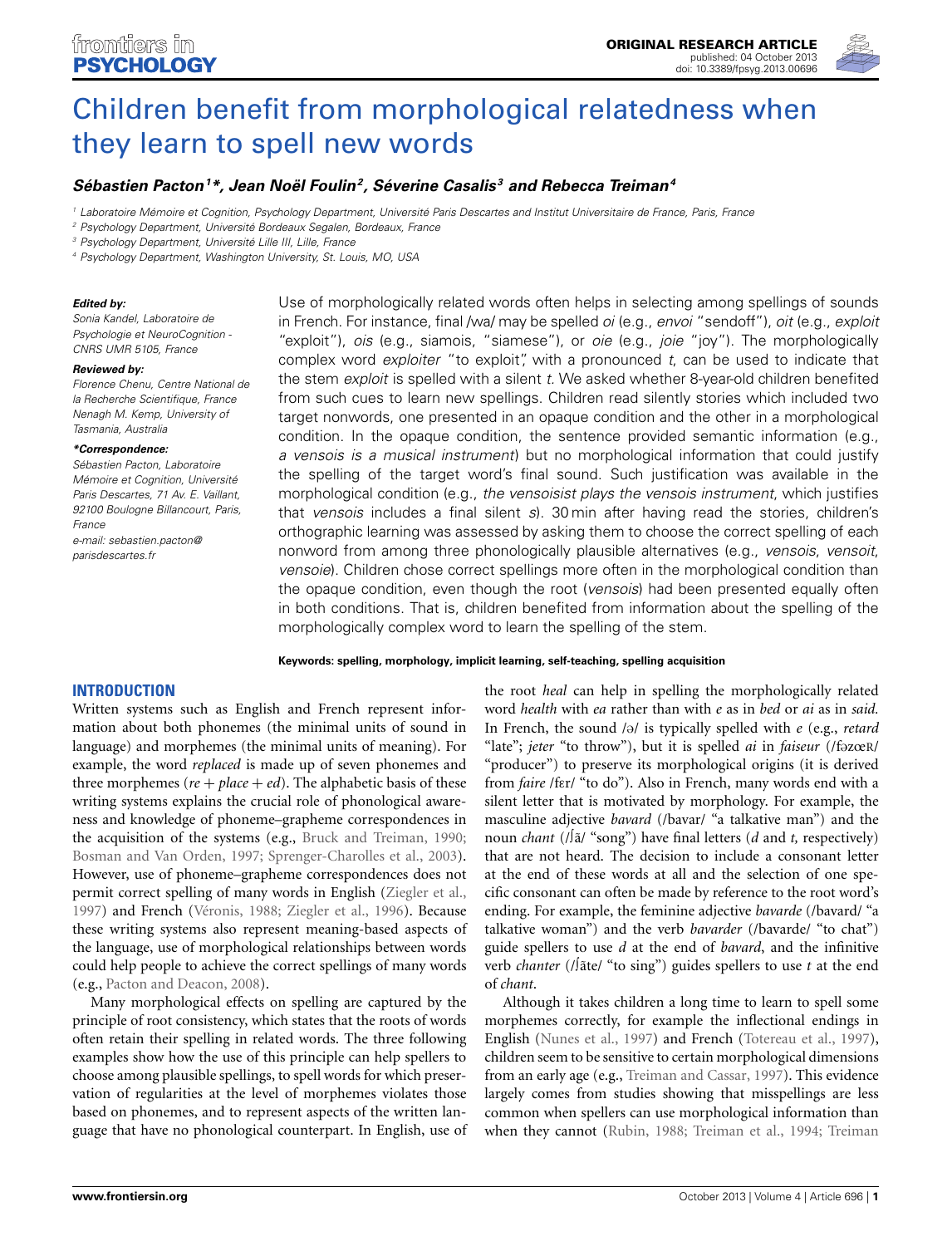and Cassar, [1996;](#page-5-10) [Kemp](#page-4-2), [2006](#page-4-2)). For example, [Treiman et al.](#page-5-9) [\(1994\)](#page-5-9) studied how children spelled the flap, a sound in American English that occurs between vowels and that is pronounced more like /d/ than /t/. They contrasted children's spelling of flaps in two-morpheme words such as *dirty* and one-morpheme words such as *duty*. The spelling of the flap can be elucidated by referring to the roots of the two-morpheme words (e.g., *dirt* in *dirty*), but there is no such root for the one-morpheme words. Fiveto eight-year-old children were more likely to spell the flap correctly in two- than in one-morpheme words. This result suggests that even young children have some ability to use morphological relationships to aid their spelling.

Using a similar logic, [Kemp](#page-4-2) [\(2006](#page-4-2)) examined how 7-year-old children spelled medial /z/ in one- and two-morpheme words. There are several alternative spellings for /z/ in this position, including *s*, *z*, and *zz*. For two-morpheme words, the choice between them can be determined by the spelling of the root (e.g., *noisy* is derived from *noise*, but the one-morpheme word *busy* has no such root). The children were more accurate in their rendition of /z/ in two- than one-morpheme words, suggesting that they used morphologically related words to clarify the spelling of the sound.

The studies reviewed so far involve learners of English, but French children also appear to use morphologically related words to help spell other words (e.g., [Sénéchal](#page-5-11), [2000;](#page-5-11) [Sénéchal et al.](#page-5-12), [2006](#page-5-12); [Pacton et al., 2007;](#page-5-13) [Casalis et al., 2011\)](#page-4-3). [Sénéchal](#page-5-11) [\(2000](#page-5-11)) asked 7- and 9-year-old Francophone Canadian children to spell three types of words. Some of the words, called morphological words, had a derived form that indicated how to spell the word-final silent consonant. For example, *grand* (/grã/ masculine adjective "tall") and *camp* (/kã/ "camp") end in a silent consonant that is pronounced in derived forms such as *grande* (/grãd/ feminine adjective "tall") and *camper* (/kãpe/ "to camp"). The experiment also included opaque words such as *jument* (/zymã/ "mare"), which have no such related word. Finally, the experiment included words like tiroir (/tirwar/ "drawer"), which did not have a silent final consonant. The children were most accurate in their spelling of the words that did not include a final silent consonant. Nevertheless, they were more likely to be correct on the morphological words than the opaque words. This finding suggests that children referred to related words in determining the spelling of the silent endings.

Once French children have learned that many words include a final silent consonant, they sometimes add a silent consonant erroneously to words that do not include such letters. However, reference to morphologically related words such as the verb *citronner* (/sitrone/ "to add lemon to something") can help in deciding that the noun *citron* (/sitro/ "lemon") is spelled with *on* rather than with a silent final *d* or *t*. [Pacton et al.](#page-5-13) [\(2007](#page-5-13)) found that 8- to 10-year-old children incorrectly added a final silent letter to words such as *caleçon* (/kalso/ "boxer shorts"), which do not have any morphologically related words suggesting the absence of a final silent letter, more often than to words such as *citron*, which have morphologically related words suggesting this absence.

Although the evidence so far suggests that even young children use morphologically related words to spell other words, many of the results are subject to an alternative explanation. Specifically, it is possible that the observed differences between words that have morphologically related words and those that do not reflects a difference in the frequency of the target segments within words. Even if specific words are balanced for their frequency, target segments are typically more frequent in the words that have morphologically related words than in the words that do not. For example, even if *dirty* and *duty* have the same frequency, the segment *dirt* is more frequent than the segment *dut* because *dirt* occurs in words [such](#page-4-4) [as](#page-4-4) *dirty* and *dirtiness* while *dut* occurs only in *duty*.

Deacon and Bryant [\(2005a](#page-4-4)[,b](#page-4-5), [2006a](#page-4-6)[,b\)](#page-4-7) addressed this potential alternative explanation by contrasting spelling of two- and onemorpheme words that begin with the same letter-sound sequence (e.g., *rock* in *rocked* and *rocket*) rather than with different ones (e.g., *dirt* in *dirty* and *dut* in *duty*[\). For example,](#page-4-4) Deacon and Bryant [\(2005a](#page-4-4)) asked 6- to 8-year-old children to spell the initial segments of two-morpheme words (e.g., fill in the missing letters in \_\_\_\_ed for *rocked*) and their one-morpheme counterparts (e.g., fill in the missing letters in \_\_\_\_et for *rocket*). Children performed better in the former case than the latter, even though they spelled the [same sequence in both cases. According to](#page-4-4) Deacon and Bryant (e.g., [2005a](#page-4-4)), such findings suggest that children's better performance on two-morpheme words than one-morpheme words does not reflect differences in the orthographic frequency of word forms since the comparison involved the same target segments in both cases. These conclusions were, however, grounded in results obtained in specific and rather artificial conditions. In particular, the morphemic division is already performed when children are asked to fill in the missing letters in \_\_\_ed for *rocked*. This is also true in experiments in which children were provided clue words such as *payment* (two-morpheme word) or *pigment* (one-morpheme word) to spell derived words such as *pavement* [\(Deacon and Bryant](#page-4-4), [2005a\)](#page-4-4).

The aim of the present study was to investigate whether children benefit from morphological relatedness in a situation in which such a benefit cannot be explained by a difference in the frequency of orthographic forms between words that have morphologically related words and those that do not. We did so by examining the learning of novel spellings. The use of nonwords allowed us to control strictly the number of presentations of the items and their constituent elements. To make the situation more natural than the one investigated by Deacon and Bryant (e.g., [Deacon and Bryant](#page-4-4), [2005a\)](#page-4-4), we had children read stories in which the nonwords were embedded as if they were real words. This procedure has previously been used to explore orthographic learning (e.g., [Share, 1999;](#page-5-14) [Nation et al.](#page-5-15), [2007\)](#page-5-15), and it captures the everyday situation in which children encounter new words while reading and then later try to remember their spellings. Different than in other studies using this procedure, some nonwords had morphologically related nonwords that justified the spelling of the final sound and others did not. We refer to these two conditions as the morphological and the opaque conditions, respectively. Our main question was whether, in a spelling test given after the stories had been read, children would perform better on nonwords that had been presented in the morphological condition than on nonwords that had been presented in the opaque condition.

The nature of the two conditions can be made clear with examples. In the opaque condition, for example, children read that,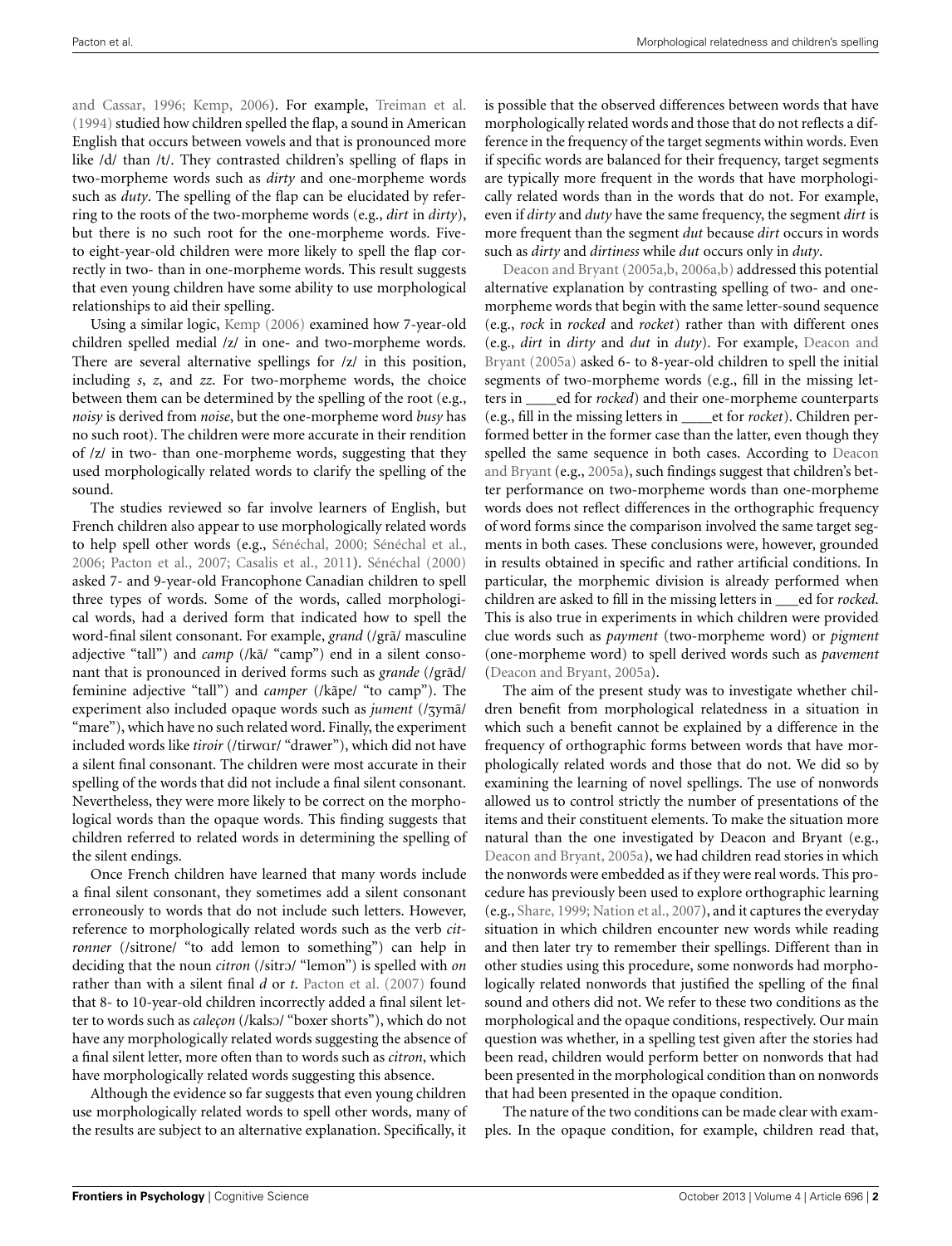among musical instruments, the *vensois* was probably the hardest to learn and that the musician played the *vensois*. Some children read a version of the passage with the spelling *vensois* and others read a version with *vensoit*. According to French spellingto-sound rules, both of these are pronounced with a final vowel, as /wa/. Nothing in the passage justified whether the final silent letter of the spelling was *s* or *t*. The corresponding story in the morphological condition further indicated that the *vensoisiste* (*vensoitiste*) was the musician who plays the *vensois* (*vensoit*) and that the *vensoise* (*vensoite*) was a nice melody that can be played only on a *vensois* (*vensoit*). In the related words *vensoisiste* (*vensoitiste*) and *vensoise* (*vensoite*), the *s* (or *t*) is not silent. Thus, in the same way that morphologically related words such as *bavarder* ("to chat") and *bavardage* ("chatting") justify the final silent *d* of the word *bavard*, the nonwords *vensoisiste* and *vensoise*justify the final silent *s* of *vensois.* Likewise, *vensoitiste* and *vensoite* justify the final silent *t* of *vensoit*.

The nonword of interest (e.g., *vensois*) was presented seven times in the story in the opaque condition. In the morphological condition, the nonword was presented five times and each of two morphologically related nonwords (e.g., *vensoisiste*, *vensoise*) was presented once. With this procedure, in which the specific nonwords of interest were presented more frequently in the opaque condition than the morphological condition and the target segment was presented the same number of times in the two conditions, better learning of the morphological nonwords than the opaque nonwords could not be explained by a difference of frequency of the orthographic forms.

If children benefit from morphologically related words in spelling, then they should perform better on the final spelling test—in which they were asked to choose the correct spelling of each nonword from among three phonologically plausible alternatives—in the morphological condition than the opaque condition. If the results of previous studies reflect differences in the frequencies of specific spelling sequences, as outlined previously, or if the results are limited to specific and rather artificial situations, then we may not find a difference between the two conditions.

We tested children in Grade 3 (around age 8) because most children at this level are good at applying phoneme–grapheme correspondence rules and because many studies using real word spelling tasks have reported that correct spellings are more common when morphology can be used than when it cannot (e.g., [Sénéchal](#page-5-11), [2000;](#page-5-11) [Sénéchal et al., 2006](#page-5-12)) from grade 3 onward, even though the benefit of morphological relatedness has also been evidenced earlier in some studies. As is typically the case in French schools, the children in the present study had not received systematic explicit teaching concerning the principle of root consistency.

# **METHODS**

#### **PARTICIPANTS**

The participants were 28 third graders (13 females), with a mean age of 8.67 years  $(SD = 0.30)$ , from a French primary school located in an area of average socio-economic status in Bordeaux, France. They were tested in the middle of the school year. The children all spoke French as their native language and had no

language problems according to their teachers. Their average general spelling ability score, assessed with the Corbeau standardized spelling subtest [\(Chevrier-Muller et al., 1997\)](#page-4-8) was 38.64 out of 50  $(SD = 6.45)$ . The average score on this test is reported to be 32.38 for third graders, meaning that the spelling ability of the children involved in this study was somewhat above the expected level of French third graders.

# **STIMULI**

## *Nonwords*

We constructed 16 bisyllabic target nonwords that were phonologically legal in French. The pronunciation of each nonword ended with one of four sounds. As Appendix A shows, for each participant, each target sound was spelled in one way in two nonwords and in another way in two others (e.g., *oit* in *modoit* and *vensoit; ois* in *lagois* and *ridois*). Each spelling was used in one nonword in each condition. Two parallel sets were created to increase the generalizability of findings beyond a single nonword list and to ensure that the results do not reflect one spelling sequence being preferred to another. For example, *modoit* was the target nonword in the opaque condition and *vensoit* was the target nonword in the morphological condition in Set A while *modois* was the target nonword in the opaque condition and *vensois* was the target nonword in the morphological condition in Set B. Conversely, *lagois* was the target nonword in the opaque condition and *ridois* was the target nonword in the morphological condition in Set A while *lagoit* was the target nonword in the opaque condition and *ridoit* was the target nonword in the morphological condition in Set B.

For each target nonword presented in the morphological condition, two morphologically related nonwords were constructed, for example *vensoise* (*vensoite*) and *vensoisiste* (*vensoitiste)* for *vensois* (*vensoit*) and *mansine* (*mansaine*) and *mansinage* (*mansainage*) for *mansin* (*mansain*). Morphologically related nonwords justified the spelling of the final sound of the target nonword. For example, *vensois* includes a final silent *s* that is pronounced in *vensoise* and *vensoisiste* and /mãsε̃/ is spelled with *in* rather than with *ain* because *mansine* and *mansinage* are spelled with *in* rather than with *ain*.

#### *Stories*

We created eight stories, a sample of which appears in Appendix B. The average length was 157 words (range 153–167). Each story included one target nonword in the opaque condition, one target nonword in the morphological condition, and two morphologically related nonwords. In each story, the two target nonwords never ended with the same sound. The nonwords in the opaque condition were presented seven times in sentences which provided semantic information but no morphological information that could justify the spelling of the final sound (e.g., *Autrefois, les habitants de la campagne se retrouvaient pour la modoit, la fête du village* "In the past, the people of the country met for a /modwa/, the party of the village"). The nonwords in the morphological condition were presented five times, along with two morphologically related nonwords in sentences which provided justification for the spelling of the final sound. For example, in the sentence *La vensoise est une jolie mélodie qui ne se joue qu'avec un vensois*.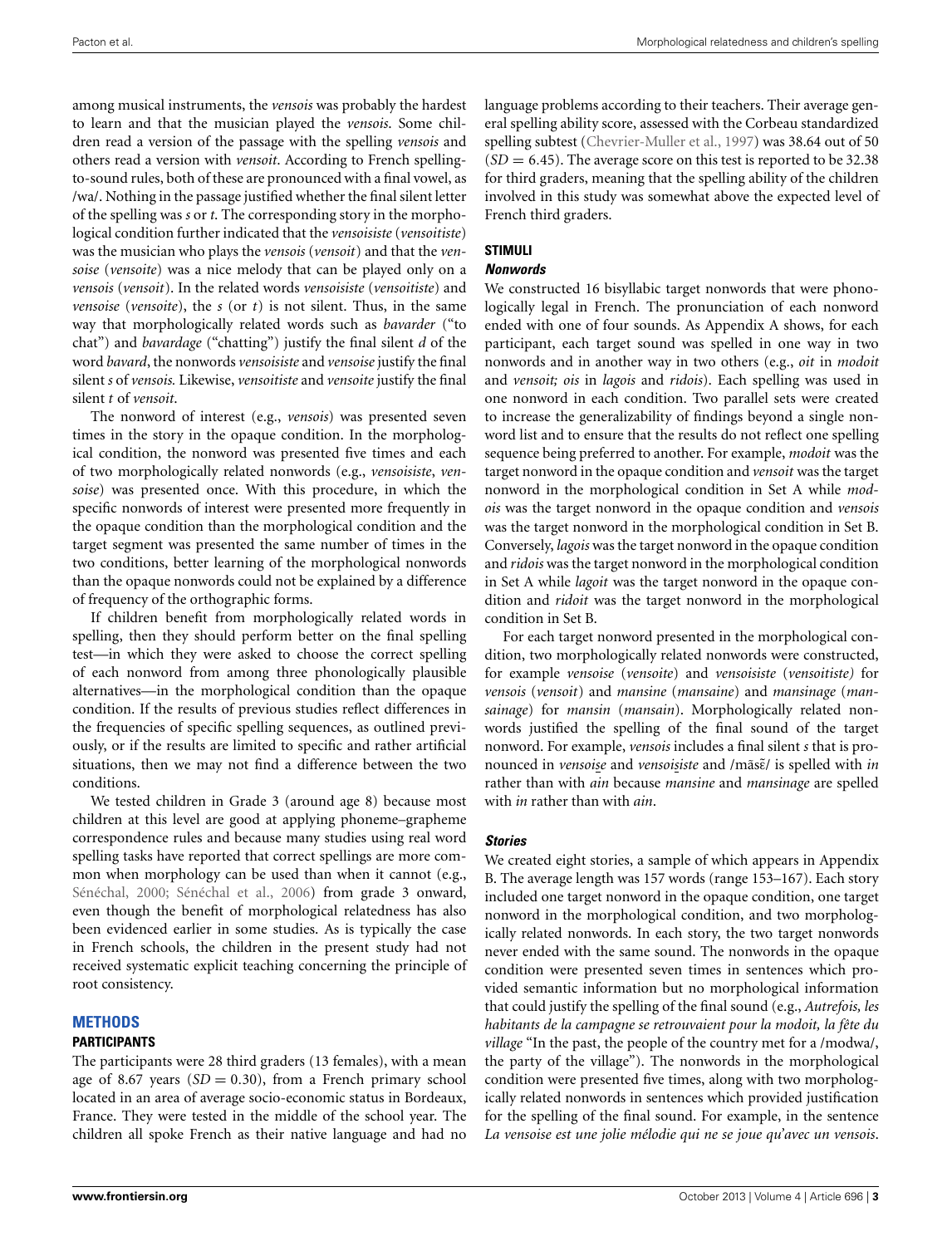"The vensoise is a nice melody that can be played only on the vensois," the presence of a final silent *s* in *vensois* is justified by the pronunciation of this *s* in the morphologically related nonword *vensoise.*

Test questions were printed on the other side of the page so that participants could not see the story when answering the questions. The first test question about each story required participants to select an appropriate title from a list of three. The next three questions were true/false questions. The order of the stories and the nonwords embedded in them were randomized across subjects.

#### *Nonword spelling test*

For a final forced-choice test, we constructed for each target nonword three phonologically plausible spellings, such as *modoit*, *modois*, and *modoie*. The three spellings differed only in the spelling of the final target sound. Among the incorrect choices, one included a spelling that was used in two other nonwords embedded in the stories. For a correct spelling such as *modoit*, for example, one incorrect spelling was *modois*, ending with the *ois* that is the correct ending in two other nonwords *lagois* and *ridois*. The other incorrect spelling, such as *modoie*, used an ending that was not in any of the nonwords in the stories. The location (left, middle, or right) of the correct and incorrect responses was chosen randomly.

#### *General spelling ability*

General spelling ability was assessed with the Corbeau standardized spelling subtest [\(Chevrier-Muller et al.](#page-4-8), [1997\)](#page-4-8). This test provides a global spelling score which reflects children's ability to produce spellings that are phonologically plausible, even though not necessarily orthographically correct, children's use of word-specific spelling knowledge, and children's correct use of grammatical markers. This test was used to determine whether the spelling ability of the children involved in the study was representative of their expected level.

#### **PROCEDURE**

Children were tested in groups of about 10. They were told that they would receive booklets that included stories along with questions about each. Children were asked to silently read one story and move to the next page to answer questions about it, without rereading the story, then go to the next story, and so on. Children were not told that they would be later asked to remember the spellings from the story and were not told to pay particular attention to the spellings. After this, participants performed a letter cancellation task for 10 min and then were given the standardized spelling test. Finally, about 30 min after having read the stories, children took the final forced-choice spelling test. Children had to circle the correct spelling for each item from the three choices provided.

#### **RESULTS**

Children's answers to the questions indicated that they were fairly successful in reading and understanding the stories. The number of correct responses was reasonably high for the selection of an appropriate title ( $M = 5.29$  out of 8,  $SD = 1.54$ ) and the true/false questions ( $M = 19.75$  out of 24,  $SD = 2.25$ ). *T* tests using subjects  $(t_1)$  and items  $(t_2)$  as the random variable showed that performance was significantly above the level expected by chance for both types of questions  $[t_{1(27)} = 9.02; t_{2(7)} = 5.36$  and  $t_{1(27)} = 27.58$ ;  $t_{2(23)} = 21.36$ ;  $p < 0.001$  for both].

The percentage of selection of the correct spellings was higher for items presented in the morphological condition  $(M = 59.82,$  $SD = 22.40$ ) than for items presented in the opaque condition  $(M = 45.54, SD = 15.67)$ . *T* tests indicated that the selection rate of correct spellings was above chance (33.3%) in the morphological condition  $[t_{1(27)} = 6.26; t_{2(15)} = 7.30; p < 0.001$  for both] and in the opaque condition  $[t_{1(27)} = 4.12, p < 0.001; t_{2(15)} =$ 3.48,  $p = 0.003$ . The number of selections of correct spellings was submitted to an analysis of variance (ANOVA) with set (A and B) as a between-subject variable and condition (morphological and opaque) as a within-subject variable using subjects as a random variable  $(F_1)$  and to an ANOVA with set and condition as between-subjects variables using items as a random variable  $(F_2)$ . There was a main effect of condition  $[F_{1(1, 26)} = 11.21$ ,  $p = 0.002, \eta_p^2 = 0.30; F_{2(1, 28)} = 8.07, p = 0.008, \eta_p^2 = 0.22$  but no effect of list ( $ps > 0.24$ ) and no interaction ( $ps > 0.68$ ).

### **DISCUSSION**

In French, as in English and some other languages, the spellings of some words are motivated by those of morphologically related words. Here we asked whether children take advantage of this aspect of the orthography. Several studies have suggested that children begin to do so as early as in first year of formal schooling, based on evidence that they spell words that have morphologically relatives better than words that do not (e.g., [Sénéchal, 2000](#page-5-11) in French; [Treiman et al.](#page-5-9), [1994](#page-5-9) in English). However, most of these previous studies have an important limitation. Even if specific words are balanced for frequency, the observed difference in spelling performance between words with morphological relatives and those without could reflect a difference in the frequency of particular target segments within words. For example the segment *dirt* in *dirty*, which also occurs in *dirty* and *dirtiness*, is more frequent than the segment *dut* in *duty*, which occurs only in *duty*. [Deacon and Bryant](#page-4-4) (eg., [2005a,](#page-4-4) [2006a](#page-4-6),b) attempted to circumvent this potential alternative explanation by having children fill in the missing letters in such items as \_\_ed for *rocked* or by providing clue words such as *payment* to spell items such as *pavement*. However, this method makes the spelling task somewhat artificial.

In the present study, we used a new method to ask whether children use morphologically related words to spell other words and to do so in such a way that positive results cannot be explained by a difference in the frequency of target segments within words. Specifically, we presented the nonwords of interest in stories and then tested children's memory for their spellings. A nonword was presented seven times in a story in the opaque condition. In the morphological condition, the nonword was presented five times in its stem form and another two times in a derived form. If the frequency of occurrence of the nonword itself is the major determinant of children's orthographic learning, then children should spell the nonwords of the opaque condition better than those of the morphological condition. Indeed, previous results show that whole-word frequency is a major determinant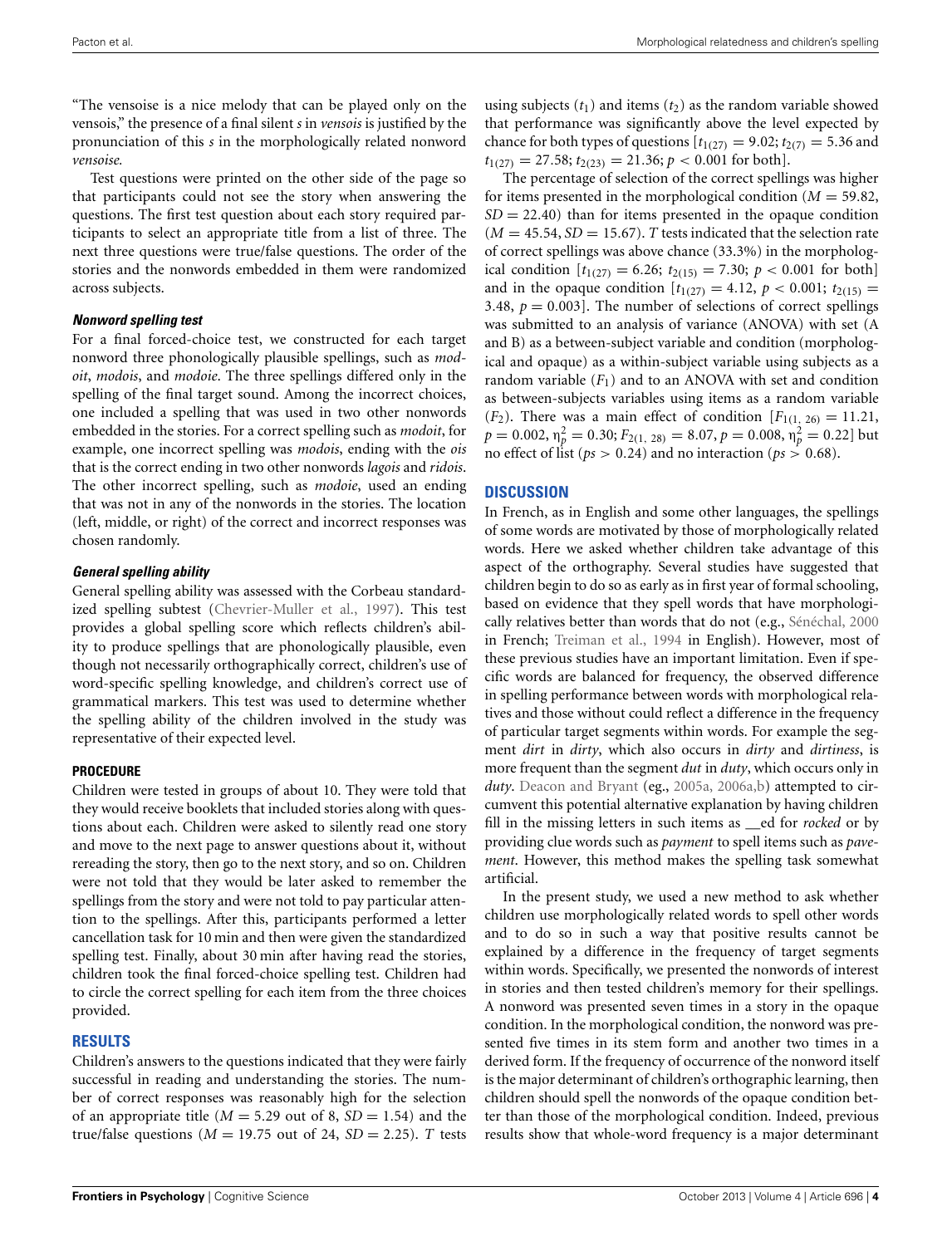of spelling accuracy with real words (e.g., [Alegria and Mousty,](#page-4-9) [1996](#page-4-9); [Lété et al.](#page-4-10), [2008](#page-4-10)) and an important influence on performance in experiments in which children are exposed to novel spellings [\(Nation et al.](#page-5-15), [2007](#page-5-15)). If the presentation of morphologically related words is helpful, however, children may perform better in the morphological condition than the opaque condition even though the nonwords of interest were presented less often in the morphological condition. This is the result that we found. The impact of morphological information, evidently, was strong enough to counteract the whole-word frequency effect. The benefit of morphological relatedness would have probably been larger if items in the morphological and opaque conditions have been matched on the frequency of the whole word, rather than on the frequency of the stem. However, matching items on the frequency of the whole word would not have allowed us to determine whether the difference between the two conditions reflected the use of morphological relatedness or a difference in stem frequency.

Another important characteristic of the procedure used in this study concerns the number of nonwords (16 spread over eight texts) and the interference resulting from the fact that the four target sounds were written with one spelling in two nonwords and with another spelling in two others. We used this procedure to ensure that children acquired word-specific knowledge. For example, children had to learn that the nonword /modwA/ was spelled with *ois* and not simply that the (only) new word including the final sound /wa/ was spelled *ois*. There is little doubt that this characteristic made our learning situation rather difficult. This may explain why the level of orthographic learning, although above chance, was not very high even in the morphological condition. However, the important result is that children used the principle of root consistency, which states that the roots of words often retain their spelling in related words.

Some tasks involving nonwords, as when children are asked to indicate which of *xihhel* and *xxihel* looks more like a real word [\(Pacton et al.](#page-5-16), [2001](#page-5-16)), do not mirror what normally happens in everyday life. Here, we used nonwords in a task that models the common situation in which people encounter a new word during the course of reading for meaning and later try to spell it.

#### **REFERENCES**

- <span id="page-4-9"></span>Alegria, J., and Mousty, P. (1996). The development of spelling procedures in French-speaking, normal and reading-disabled children: effects of frequency and lexicality. *J. Exp. Child Psychol.* 63, 312–338. doi: 10.1006/jecp.1996.0052
- <span id="page-4-1"></span>Bosman, A. M. T., and Van Orden, G. C. (1997). "Why spelling is more difficult than reading," in *Learning to Spell: Research, Theory, and Practice Across Languages,* eds C. A. Perfetti, L. Rieben, and M. Fayol (Mahwah, NJ: Lawrence Erlbaum Associates), 173–194.
- <span id="page-4-0"></span>Bruck, M., and Treiman, R. (1990). Phonological awareness and spelling in normal children

and dyslexics: the case of initial consonant clusters. *J. Exp. Child Psychol.* 50, 156–178. doi: 10.1016/0022-0965(90)90037-9

- <span id="page-4-3"></span>Casalis, S., Deacon, S. H., and Pacton, S. (2011). How specific is the connection between morphological awareness and spelling. A study of French children. *Appl. Psycholinguist.* 32, 499–511. doi: 10.1017/S014271641100018X
- <span id="page-4-8"></span>Chevrier-Muller, C., Simon, A. M., and Fournier, S. (1997). *Batterie* - *Langage Oral, Langage Ecrit, Mémoire, Attention L2MA (Manuel, Matériel, Cahier d'enregistrement) [Oral and Written Language Battery. Memory. Attention*. L2MA (Manual, Material,

Indeed, much of what people know about spelling is learned this w[ay](#page-5-7) [rather](#page-5-7) [than](#page-5-7) [through](#page-5-7) [explicit](#page-5-7) [teaching](#page-5-7) [\(e.g.,](#page-5-7) Treiman and Cassar, [1997](#page-5-7); [Pacton et al.](#page-5-16), [2001,](#page-5-16) [2005](#page-5-17); [Steffler](#page-5-18), [2001\)](#page-5-18). Many studies have embedded nonwords in texts to examine orthographic learning via self-teaching (e.g., [Share](#page-5-14), [1999,](#page-5-14) [2004;](#page-5-19) [Nation et al.,](#page-5-15) [2007](#page-5-15); [Wang et al., 2011\)](#page-5-20). These studies have explored the effects of various variables including number of exposures, whether reading is silent or aloud, and whether words are presented in isolation or in texts (e.g., [Nation et al.](#page-5-15), [2007](#page-5-15)). The current study is the first to use morphologically related words in such a task and to show that children benefit from morphological relatedness to learn the spelling of new words.

We tested third graders in our study, the first with this new procedure, but future studies could use this paradigm with younger children to examine when they begin to use morphologically related words to learn new spellings. Past work has found that young children's use of morphology in spelling is influenced by the cognitive demands of the tasks [\(Pacton and Deacon](#page-5-4), [2008](#page-5-4)) and that recognition tasks are easier for young children than production tasks [\(Totereau et al.](#page-5-6), [1997](#page-5-6)). These results suggest that the main finding of our study—that orthographic learning was better in the morphological than the opaque condition—might be seen in younger children with a spelling choice task but not a production task. It would also be valuable to vary the delay between reading and assessment of orthographic learning, as several previous studies have done (e.g., [Nation et al., 2007\)](#page-5-15). If morphologically related words serve as a reminder of the correct spelling after a prolonged delay, then performance should decrease more slowly with delay in the morphological condition than in the opaque condition. Although work remains to be done, the present results are important in showing that children use morphology in learning new spellings and that morphological relatedness is important above and beyond frequency of exposure to a specific item.

#### **ACKNOWLEDGMENTS**

This work was partially funded by the Labex EFL (ANR/CGI), the ANR grant APPORTHO and the Institut Universtaire de France. Preparation of the manuscript was supported in part by NICHD Grant HD051610.

Logbook)]. Paris: Editions du Centre de Psychologie Appliquée.

- <span id="page-4-4"></span>Deacon, S. H., and Bryant, P. (2005a). What children do and do not know about the spelling of inflections and derivations. *Dev. Sci.* 8, 583–594. doi: 10.1111/j.1467- 7687.2005.00449.x
- <span id="page-4-5"></span>Deacon, S. H., and Bryant, P. (2005b). The strength of children's knowledge of the role of roots in the spelling of derived words. *J. Child Lang.* 32, 375–389. doi: 10.1017/S0305000904006816
- <span id="page-4-6"></span>Deacon, S. H., and Bryant, P. (2006a). Getting to the root: young writers' sensitivity to the role of root morphemes in the spelling of inflected and derived words.

*J. Child Lang.* 33, 401–417. doi: 10.1017/S0305000906007409

- <span id="page-4-7"></span>Deacon, S. H., and Bryant, P. (2006b). This turnip's not for turning: children's morphological awareness and their use of root morphemes in spelling. *Br. J. Dev. Psychol.* 24, 567–575. doi: 10.1348/026151005X50834
- <span id="page-4-2"></span>Kemp, N. (2006). Children's spelling of base, inflected, and derived words: links with morphological awareness. *Read. Writ.* 19, 737–765. doi: 10.1007/s11145-006-9001-6
- <span id="page-4-10"></span>Lété, B., Peereman, R., and Fayol, M. (2008). Consistency and wordfrequency effects on spelling among first- to fifth-grade French children: a regression-based study.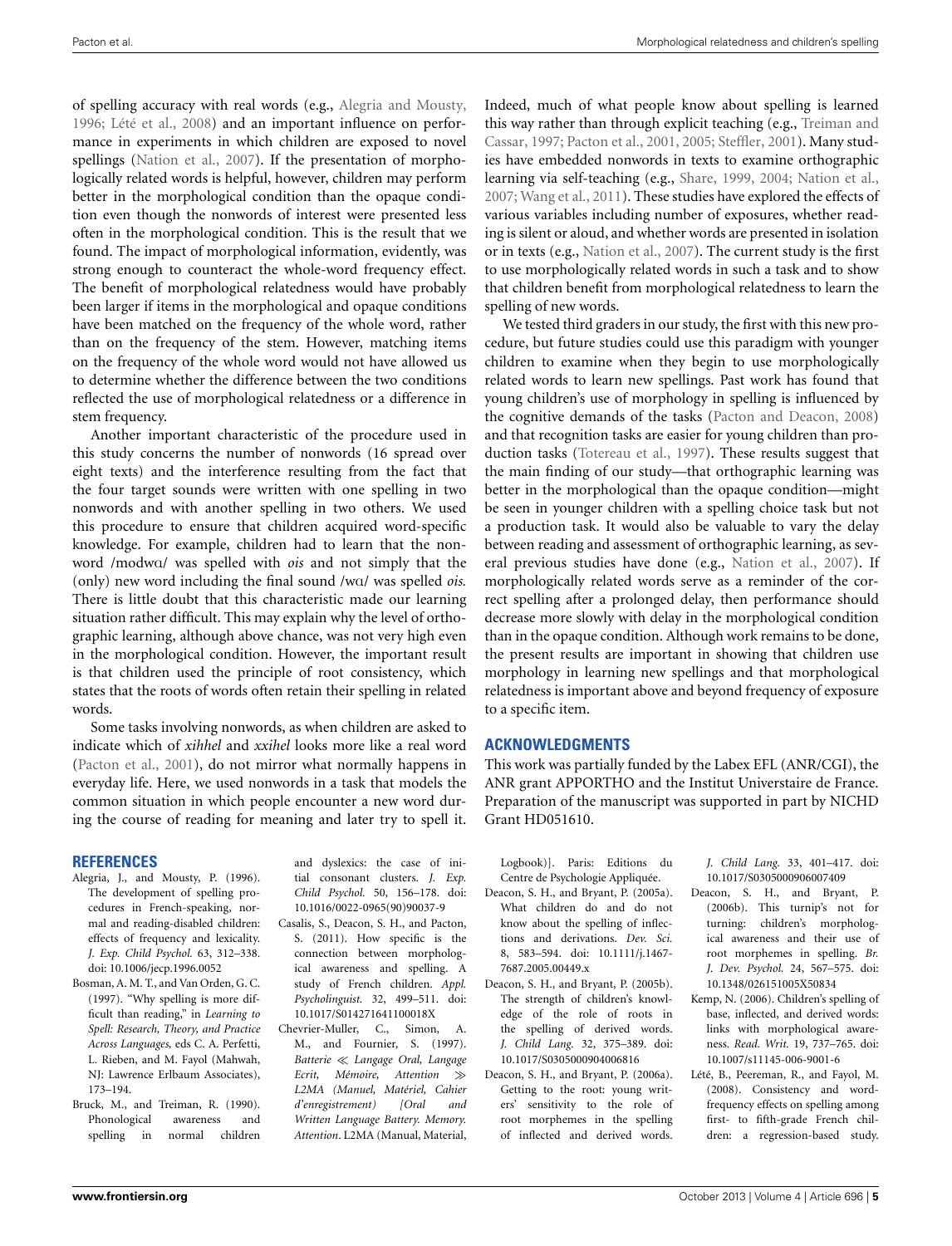*J. Mem. Lang.* 58, 952–977. doi: 10.1016/j.jml.2008.01.001

- <span id="page-5-15"></span>Nation, K., Angell, P., and Castles, A. (2007). Orthographic learning via self-teaching in children learning to read English: effects of exposure, durability and context. *J. Exp. Child Psychol.* 96, 71–84. doi: 10.1016/j.jecp.2006.06.004
- <span id="page-5-5"></span>Nunes, T., Bryant, P., and Bindman, M. (1997). Learning to spell regular and irregular verbs. *Read. Writ.* 9, 427–449. doi: 10.1023/A:1007951213624
- <span id="page-5-13"></span>Pacton, S., Casalis, S., and Deacon, S. H. (2007). "The joint influence of orthographic and morphological regularities on children's spelling: evidence from French," in *Presented at the Congress of the Society for Scientific Studies of Reading* (Prague).
- <span id="page-5-4"></span>Pacton, S., and Deacon, S. H. (2008). The timing and mechanisms of children's use of morphological information in spelling: a review of evidence from French and English. *Cogn. Dev.* 23, 339–359. doi: 10.1016/j.cogdev.2007.09.004
- <span id="page-5-17"></span>Pacton, S., Fayol, M., and Perruchet, P. (2005). Children's implicit learning of graphotactic and morphological regularities. *Child Dev.* 76, 324–339. doi: 10.1111/j.1467- 8624.2005.00848\_a.x
- <span id="page-5-16"></span>Pacton, S., Perruchet, P., Fayol, M., and Cleeremans, A. (2001). Implicit learning out of the lab: the case of orthographic regularities. *J. Exp. Psychol. Gen.* 130, 401–426. doi: 10.1037/0096-3445. 130.3.401
- <span id="page-5-8"></span>Rubin, H. (1988). Morphological knowledge and early writing ability. *Lang. Speech* 31, 337–355.
- <span id="page-5-11"></span>Sénéchal, M. (2000). Morphological effects in children's spelling of French words. *Can. J. Exp. Psychol.* 54, 76–85. doi: 10.1037/h0087331
- <span id="page-5-12"></span>Sénéchal, M., Basque, M. T., and Leclaire, T. (2006). Morphological knowledge as revealed in children's spelling accuracy and reports of spelling strategies. *J. Exp. Child Psychol.* 95, 231–254. doi: 10.1016/j.jecp.2006.05.003
- <span id="page-5-19"></span>Share, D. (2004). Orthographic learning at a glance: on the time course and developmental onset of self-teaching. *J. Exp. Child Psychol.* 87, 267–298. doi: 10.1016/j.jecp.2004.01.001
- <span id="page-5-14"></span>Share, D. L. (1999). Phonological recoding and orthographic learning: a direct test of the self-teaching hypothesis. *J. Exp. Child Psychol.* 72, 95–129. doi: 10.1006/jecp.1998.2481
- <span id="page-5-0"></span>Sprenger-Charolles, L., Siegel, L. S., Bechennec, D., and Serniclaes, W. (2003). Development of phonological and orthographic processing in reading aloud, in silent reading, and in spelling: a four-year longitudinal study. *J. Exp. Child Psychol.* 84, 167–263. doi: 10.1016/S0022- 0965(03)00024-9
- <span id="page-5-18"></span>Steffler, D. J. (2001). Implicit cognition and spelling development. *Dev. Rev.* 21, 168–204. doi: 10.1006/drev.2000.0517
- <span id="page-5-6"></span>Totereau, C., Thevenin, M. G., and Fayol, M. (1997). "The development of the understanding of number

morphology in written French," in *Learning to Spell: Research, Theory, and Practice Across Languages,* eds C. A. Perfetti, L. Rieben, and M. Fayol (Mahwah, NJ: Lawrence Erlbaum Associates), 97–114.

- <span id="page-5-10"></span>Treiman, R., and Cassar, M. (1996). Effects of morphology on children's spelling of final consonant clusters. *J. Exp. Child Psychol.* 63, 141–170. doi: 10.1006/jecp.1996.0045
- <span id="page-5-7"></span>Treiman, R., and Cassar, M. (1997). "Spelling acquisition in English," in *Learning to Spell: Research, Theory, and Practice Across Languages,* eds C. A. Perfetti, L. Rieben, and M. Fayol (Mahwah, NJ: Lawrence Erlbaum Associates), 61–80. doi: 10.1007/978-94-017- 3054-9
- <span id="page-5-9"></span>Treiman, R., Cassar, M., and Zukowski, A. (1994). What types of linguistic information do children use in spelling. The case of flaps. *Child Dev.* 65, 1318–1337. doi: 10.2307/1131501
- <span id="page-5-2"></span>Véronis, J. (1988). From sound to spelling in French: simulation on a computer. *Eur. Bull. Cogn. Psychol.* 8, 315–334.
- <span id="page-5-20"></span>Wang, H.-C., Castles, A., Nickels, L., and Nation, K. (2011). Context effects on orthographic learning of regular and irregular words. *J. Exp. Child Psychol.* 109, 39–57. doi: 10.1016/j.jecp.2010.11.005
- <span id="page-5-3"></span>Ziegler, J., Jacobs, A., and Stone, G. (1996). Statistical analysis of the bi-directional inconsistency of spelling and sound in French. *Behav. Res. Methods Instrum. Comput.* 28, 504–515. doi: 10.3758/BF03200539

<span id="page-5-1"></span>Ziegler, J. C., Stone, G. O., and Jacobs, A. M. (1997). What is the pronunciation for -*ough* and the spelling for /u/. A database for computing feedforward and feedback inconsistency in English. *Behav. Res. Methods Instrum. Comput.* 29, 600–618. doi: 10.3758/ BF03210615

**Conflict of Interest Statement:** The authors declare that the research was conducted in the absence of any commercial or financial relationships that could be construed as a potential conflict of interest.

*Received: 05 July 2013; accepted: 13 September 2013; published online: 04 October 2013.*

*Citation: Pacton S, Foulin JN, Casalis S and Treiman R (2013) Children benefit from morphological relatedness when they learn to spell new words. Front. Psychol. 4:696. doi: [10.3389/fpsyg.](http://dx.doi.org/10.3389/fpsyg.2013.00696) [2013.00696](http://dx.doi.org/10.3389/fpsyg.2013.00696)*

*This article was submitted to Cognitive Science, a section of the journal Frontiers in Psychology.*

*Copyright © 2013 Pacton, Foulin, Casalis and Treiman. This is an openaccess article distributed under the terms of the [Creative Commons Attribution](http://creativecommons.org/licenses/by/3.0/) [License \(CC BY\).](http://creativecommons.org/licenses/by/3.0/) The use, distribution or reproduction in other forums is permitted, provided the original author(s) or licensor are credited and that the original publication in this journal is cited, in accordance with accepted academic practice. No use, distribution or reproduction is permitted which does not comply with these terms.*